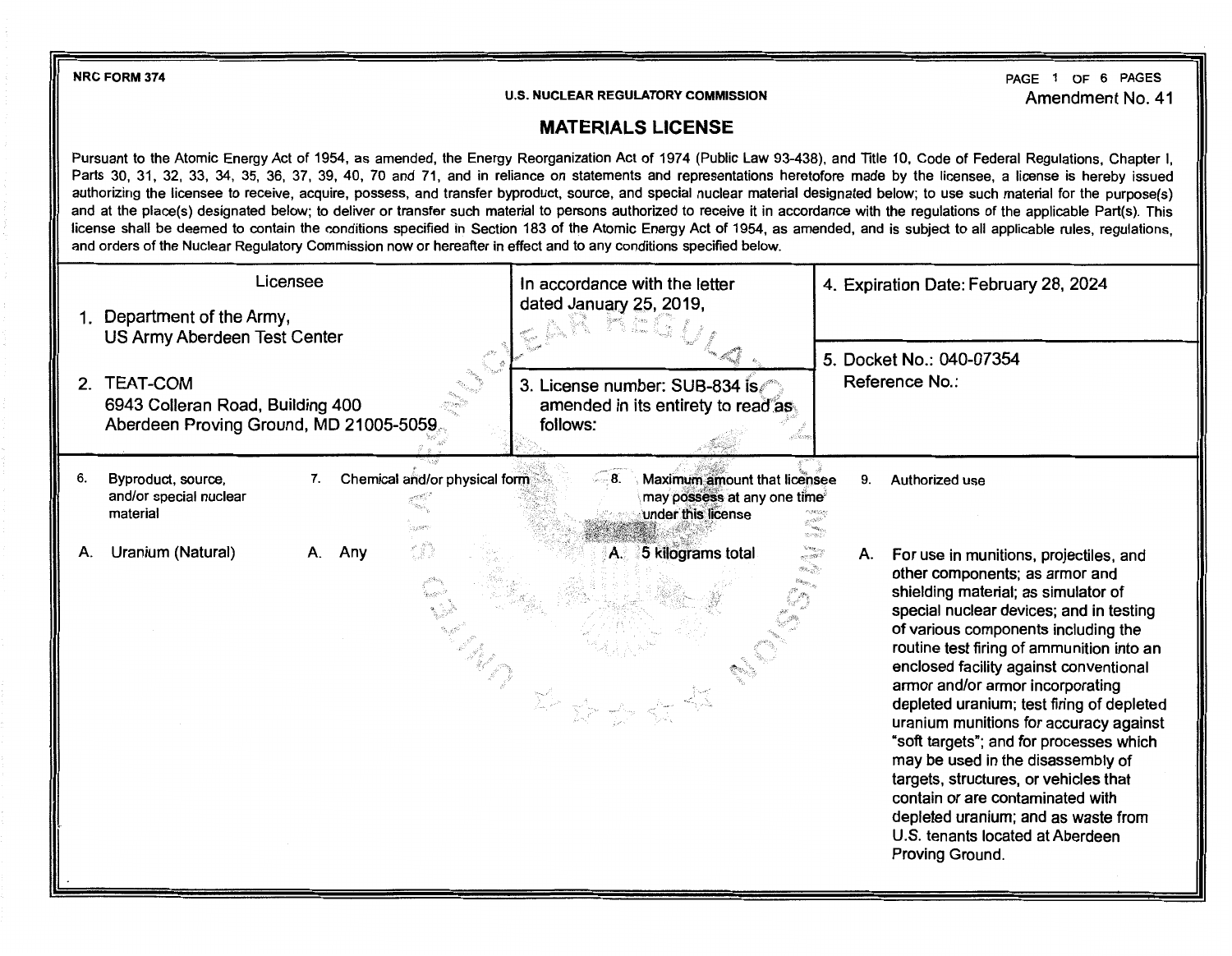|                                                        | <b>U.S. NUCLEAR REGULATORY COMMISSION</b><br>PAGE 2 OF 6 PAGES<br><b>NRC FORM 374A</b> |                                                                    |                                         |                                         |                               |                                 |                                                             |    |                                                                                                                                                                                                                                                                                                                                                                                                                                                                                                                                                                                                                                                                                |
|--------------------------------------------------------|----------------------------------------------------------------------------------------|--------------------------------------------------------------------|-----------------------------------------|-----------------------------------------|-------------------------------|---------------------------------|-------------------------------------------------------------|----|--------------------------------------------------------------------------------------------------------------------------------------------------------------------------------------------------------------------------------------------------------------------------------------------------------------------------------------------------------------------------------------------------------------------------------------------------------------------------------------------------------------------------------------------------------------------------------------------------------------------------------------------------------------------------------|
| <b>MATERIALS LICENSE</b><br><b>SUPPLEMENTARY SHEET</b> |                                                                                        |                                                                    | <b>License Number</b><br><b>SUB-834</b> | Docket or Reference Number<br>040-07354 |                               |                                 |                                                             |    |                                                                                                                                                                                                                                                                                                                                                                                                                                                                                                                                                                                                                                                                                |
|                                                        |                                                                                        |                                                                    | Amendment No. 41                        |                                         |                               |                                 |                                                             |    |                                                                                                                                                                                                                                                                                                                                                                                                                                                                                                                                                                                                                                                                                |
|                                                        | 6.                                                                                     | Byproduct, source,<br>and/or special nuclear<br>material           | 7.                                      |                                         | Chemical and/or physical form | 8.<br><b>under this license</b> | Maximum amount that licensee<br>may possess at any one time | 9. | Authorized use                                                                                                                                                                                                                                                                                                                                                                                                                                                                                                                                                                                                                                                                 |
|                                                        | В.                                                                                     | Uranium- depleted in<br>Uranium-235<br>$\sim 10^{11}$ km s $^{-1}$ |                                         | B. Alloy<br>$\sim 6\%$<br>tf.           | W.<br>and the state           | 500000 kilograms total<br>В.    |                                                             | В. | For use in munitions, projectiles, and<br>other components; as armor and<br>shielding material; as simulator of<br>special nuclear devices; and in testing<br>of various components including the<br>routine test firing of ammunition into an<br>enclosed facility against conventional<br>armor and/or armor incorporating<br>depleted uranium; test firing of depleted<br>uranium munitions for accuracy against<br>"soft targets"; and for processes which<br>may be used in the disassembly of<br>targets, structures, or vehicles that<br>contain or are contaminated with<br>depleted uranium; and as waste from<br>U.S. tenants located at Aberdeen<br>Proving Ground. |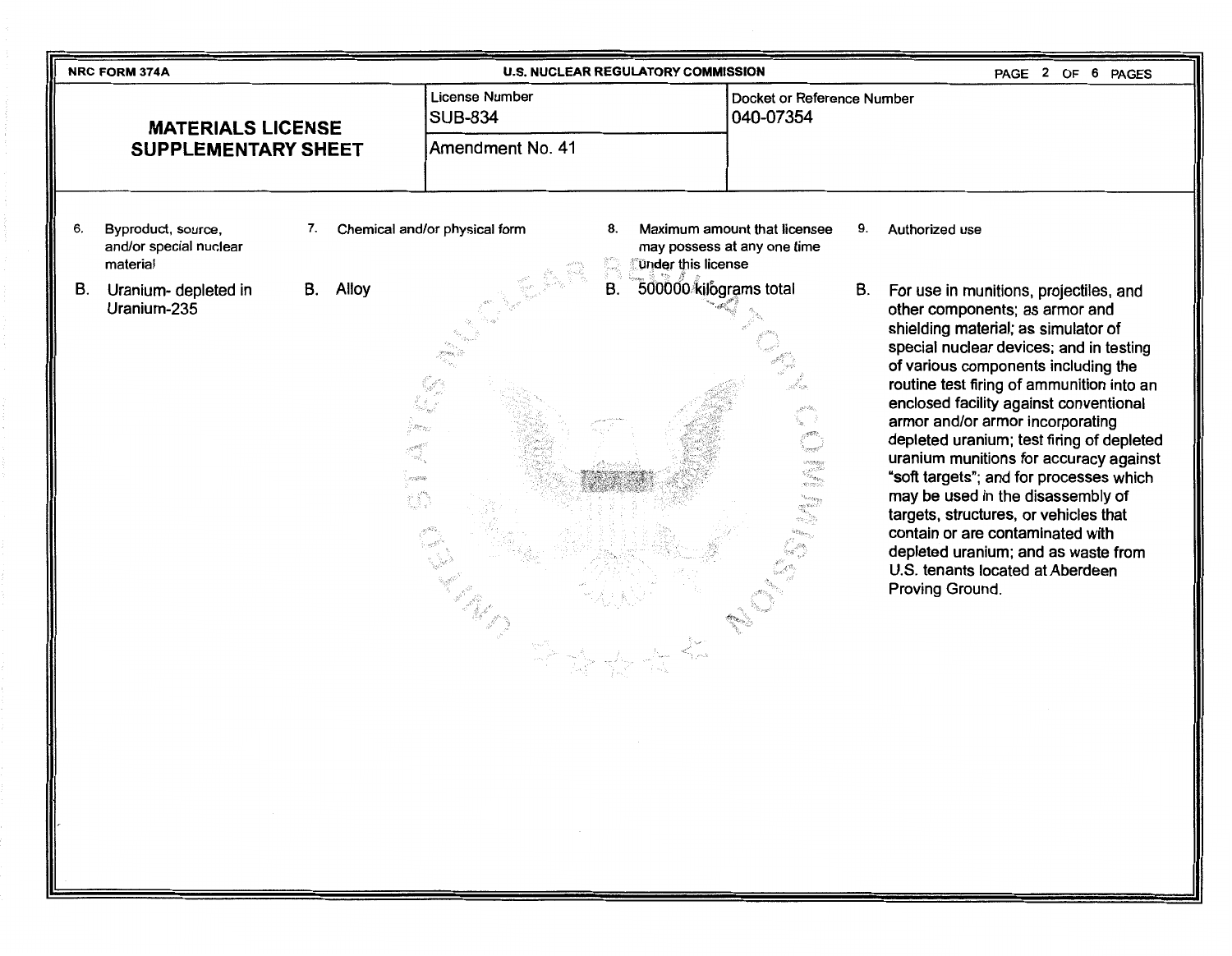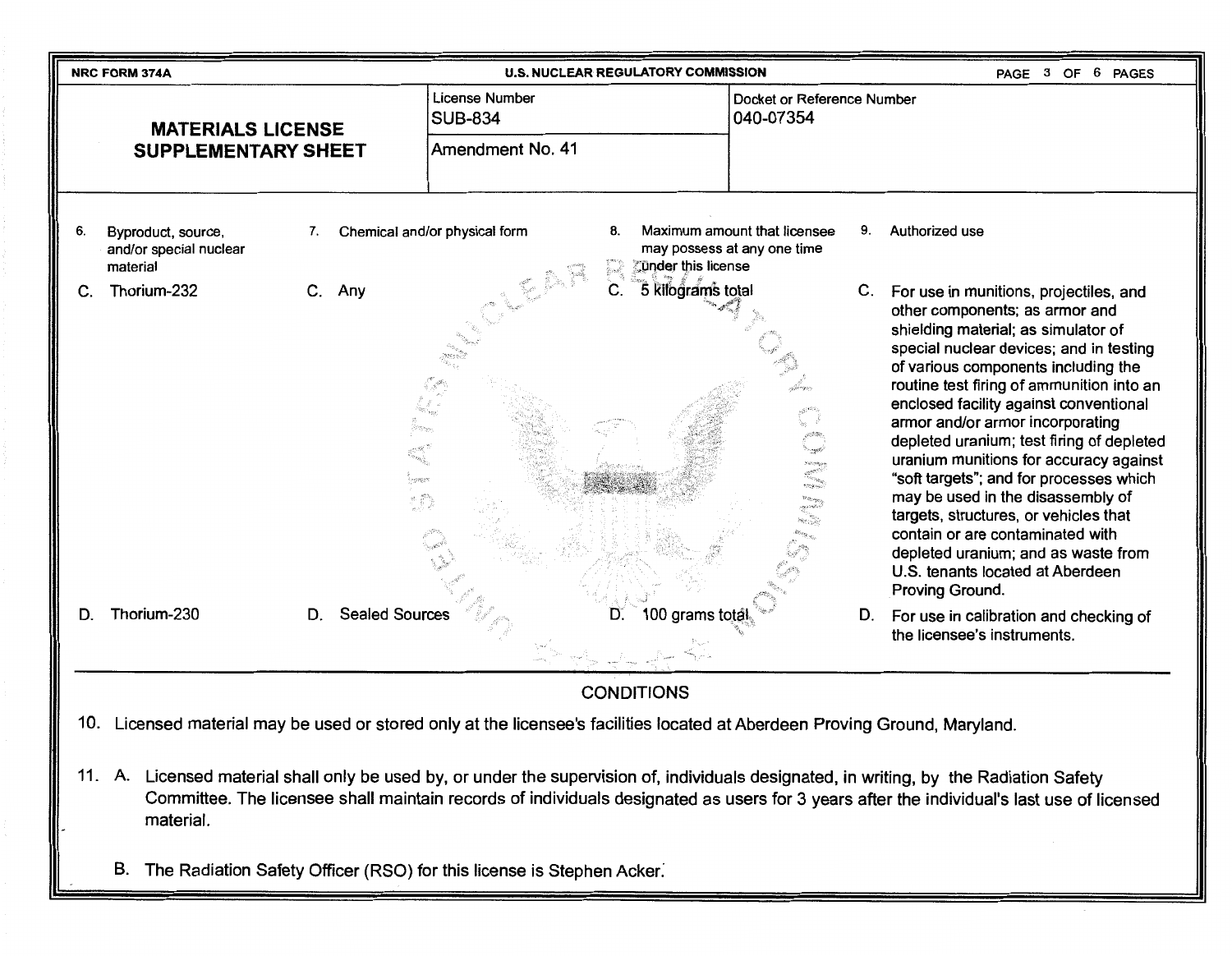| <b>U.S. NUCLEAR REGULATORY COMMISSION</b><br>OF 6 PAGES<br>PAGE 4<br><b>NRC FORM 374A</b> |                                                                                                                                                                                                                                                                                                                   |                                                                                                                                                                                                                                                                                                                                                                                                                 |                                  |                                                                                                                                                                                                                                                                                                                                                                                                                                 |  |  |  |
|-------------------------------------------------------------------------------------------|-------------------------------------------------------------------------------------------------------------------------------------------------------------------------------------------------------------------------------------------------------------------------------------------------------------------|-----------------------------------------------------------------------------------------------------------------------------------------------------------------------------------------------------------------------------------------------------------------------------------------------------------------------------------------------------------------------------------------------------------------|----------------------------------|---------------------------------------------------------------------------------------------------------------------------------------------------------------------------------------------------------------------------------------------------------------------------------------------------------------------------------------------------------------------------------------------------------------------------------|--|--|--|
|                                                                                           | <b>MATERIALS LICENSE</b><br><b>SUPPLEMENTARY SHEET</b>                                                                                                                                                                                                                                                            |                                                                                                                                                                                                                                                                                                                                                                                                                 | License Number<br><b>SUB-834</b> | Docket or Reference Number<br>040-07354                                                                                                                                                                                                                                                                                                                                                                                         |  |  |  |
|                                                                                           |                                                                                                                                                                                                                                                                                                                   |                                                                                                                                                                                                                                                                                                                                                                                                                 | Amendment No. 41                 |                                                                                                                                                                                                                                                                                                                                                                                                                                 |  |  |  |
|                                                                                           |                                                                                                                                                                                                                                                                                                                   | 12. The licensee shall not use the licensed material in or on humans.                                                                                                                                                                                                                                                                                                                                           |                                  |                                                                                                                                                                                                                                                                                                                                                                                                                                 |  |  |  |
|                                                                                           | 13. The total amount of depleted uranium contained in spent munitions which may refinain in the Outdoor Target Area under the authorization of<br>this license shall not exceed 200,000 kilograms. Records of inventory of material fired into and retrieved from the Outdoor Target Area shall<br>be maintained. |                                                                                                                                                                                                                                                                                                                                                                                                                 |                                  |                                                                                                                                                                                                                                                                                                                                                                                                                                 |  |  |  |
|                                                                                           |                                                                                                                                                                                                                                                                                                                   | 14. The licensee shall not conduct destructive tests involving source material such that airborne radioactivity would be released to the<br>unrestricted areas as defined in 10 CFR 20.1003.                                                                                                                                                                                                                    |                                  |                                                                                                                                                                                                                                                                                                                                                                                                                                 |  |  |  |
|                                                                                           |                                                                                                                                                                                                                                                                                                                   | other intervals as specified.                                                                                                                                                                                                                                                                                                                                                                                   |                                  | 15. A. Sealed sources shall be tested for leakage and/or contamination at intervals not to exceed the intervals specified in the certificate of<br>registration issued by the U.S. Nuclear Regulatory Commission under 10 CFR 32.210 or by an Agreement State. In the absence of a<br>registration certificate, sealed sources shall be tested for leakage and/or contamination at intervals not to exceed 6 months, or at such |  |  |  |
|                                                                                           | В.                                                                                                                                                                                                                                                                                                                | and/or contamination at intervals not to exceed 3 months.                                                                                                                                                                                                                                                                                                                                                       |                                  | Not withstanding Paragraph A of this Condition, sealed sources designed to primanly emit alpha particles shall be tested for leakage                                                                                                                                                                                                                                                                                            |  |  |  |
|                                                                                           |                                                                                                                                                                                                                                                                                                                   | C. Each sealed source fabricated by the licensee shall be inspected and tested for construction defects, leakage, and contamination prior<br>to any use or transfer as a sealed source.                                                                                                                                                                                                                         |                                  |                                                                                                                                                                                                                                                                                                                                                                                                                                 |  |  |  |
|                                                                                           |                                                                                                                                                                                                                                                                                                                   | D. In the absence of a certificate from a transferor indicating that a leak test has been made within the intervals specified in the certificate of<br>registration issued by the U.S. Nuclear Regulatory Commission under 10 CFR 32.210 or by an Agreement State, prior to the transfer, a<br>sealed source received from another person shall not be put into use until tested and the test results received. |                                  |                                                                                                                                                                                                                                                                                                                                                                                                                                 |  |  |  |
|                                                                                           | Е.                                                                                                                                                                                                                                                                                                                | microcuries of alpha-emitting material.                                                                                                                                                                                                                                                                                                                                                                         |                                  | Sealed sources need not be tested if they contain only hydrogen 3; or they contain only a radioactive gas; or the half-life of the isotope is<br>30 days or less; or they contain not more than 100 microcuries of beta- and/or gamma-emitting material or not more than 10                                                                                                                                                     |  |  |  |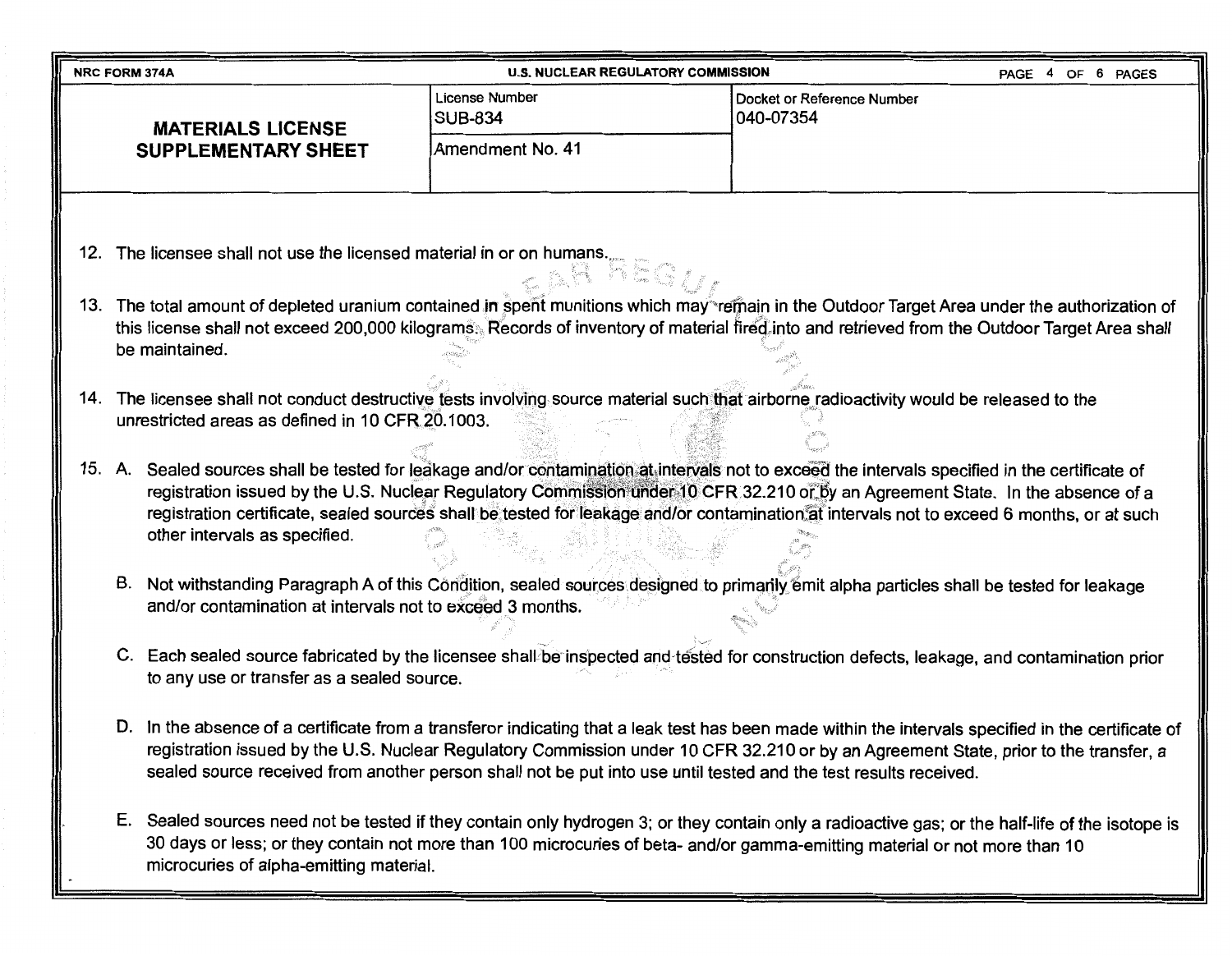| <b>NRC FORM 374A</b>       | U.S. NUCLEAR REGULATORY COMMISSION                                                                                                      | PAGE 5 OF 6 PAGES                       |  |
|----------------------------|-----------------------------------------------------------------------------------------------------------------------------------------|-----------------------------------------|--|
| <b>MATERIALS LICENSE</b>   | License Number<br><b>SUB-834</b>                                                                                                        | Docket or Reference Number<br>040-07354 |  |
| <b>SUPPLEMENTARY SHEET</b> | Amendment No. 41                                                                                                                        |                                         |  |
|                            | F. Sealed sources need not be tested if they are in storage and are not being used. However, when they are removed from storage for use |                                         |  |

- H. Tests for leakage and/or contamination, including leak test sample collection and analysis, shall be performed by the licensee or other persons specifically licensed by the U.S. Nuclear Regulatory Commission or an Agreement State to perform such services.
- Records of leak test results shall be kept in units of becquerels (microcuries) and shall be maintained for 3 years.
- 16. Sealed sources containing licensed material shall not be opened or sources removed from source holders by the licensee, except as specifically authorized.
- 17. The licensee shall conduct a physical inventory every 6 months, or at other intervals approved by the U.S. Nuclear Regulatory Commission, to account for all sealed sources and/or devices received and possessed under the license. Records of inventories shall be maintained for 3 years from the date of each inventory, and shall include the radionuclides, quantities, manufacturer's name and model numbers, and the date of the inventory.